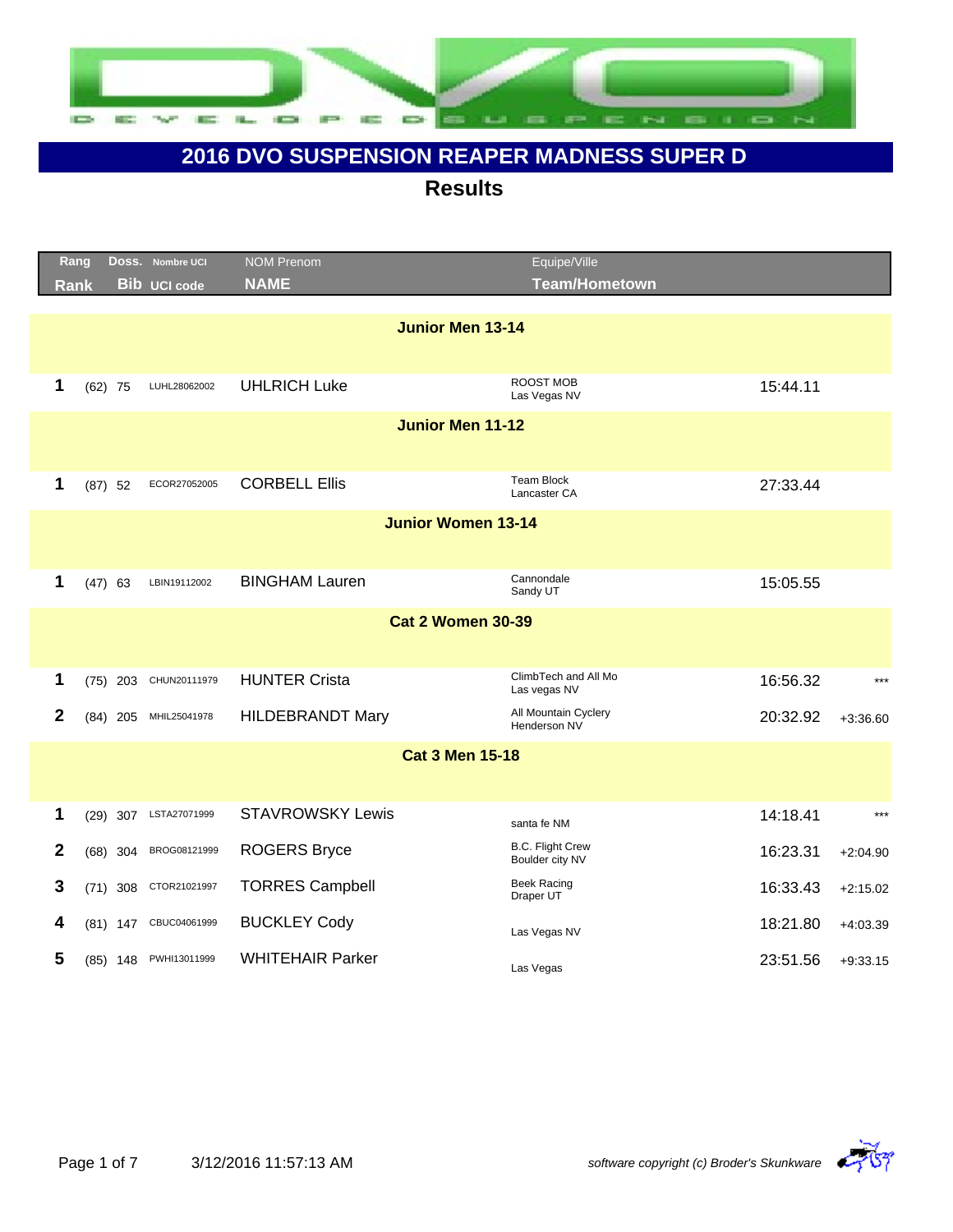|   | Rang                   |  | DOSS. Nombre UCI      | <b>NOM Prenom</b>        | Equipe/Ville                                    |          |            |  |  |
|---|------------------------|--|-----------------------|--------------------------|-------------------------------------------------|----------|------------|--|--|
|   | <b>Rank</b>            |  | <b>Bib UCI code</b>   | <b>NAME</b>              | <b>Team/Hometown</b>                            |          |            |  |  |
|   |                        |  |                       |                          |                                                 |          |            |  |  |
|   | <b>Cat 3 Men 19-29</b> |  |                       |                          |                                                 |          |            |  |  |
|   |                        |  |                       |                          |                                                 |          |            |  |  |
| 1 |                        |  | (36) 313 TKRA23031988 | <b>KRAENZLER Ty</b>      | Flagstaff AZ                                    | 14:41.07 | $***$      |  |  |
| 2 | $(37)$ 158             |  | JMOL16081988          | <b>MOLINA Jorge</b>      | Sedona Az                                       | 14:43.09 | $+2.02$    |  |  |
| 3 | $(48)$ 153             |  | JORT07061987          | <b>ORTEGA Jess</b>       |                                                 | 15:08.43 | $+27.36$   |  |  |
| 4 | $(52)$ 309             |  | CLEF09081994          | <b>LEFFLER Chris</b>     | The Velo/Felt Bicycl<br>Aliso Viejo CA          | 15:14.87 | $+33.80$   |  |  |
| 5 | $(53)$ 157             |  | VGON19071990          | <b>GONZALEZ Victor</b>   | All Mountian Cyclery<br>Las Vegas NV            | 15:17.42 | $+36.35$   |  |  |
| 6 | $(60)$ 311             |  | SHAL08081989          | <b>HALVORSEN Shane</b>   | Rubber Side Down Rac<br>Henderson NV            | 15:42.07 | $+1:01.00$ |  |  |
| 7 | $(72)$ 67              |  | ZPAT05281089          | <b>PATTERSON Zeke</b>    |                                                 | 16:34.28 | $+1:53.21$ |  |  |
| 8 |                        |  | (80) 312 CNIM25081989 | <b>NIMTZ Christopher</b> | Sedona AZ                                       | 17:41.40 | $+3:00.33$ |  |  |
|   |                        |  |                       | <b>Cat 3 Men 30-39</b>   |                                                 |          |            |  |  |
|   |                        |  |                       |                          |                                                 |          |            |  |  |
| 1 | $(30)$ 318             |  | BHAH29011978          | <b>HAHN Byronn</b>       | <b>Trail Ripping Turtle</b><br>Henderson NV     | 14:22.03 | $***$      |  |  |
| 2 | $(40)$ 315             |  | AOSB15031982          | <b>OSBORNE Aaron</b>     | <b>Trail-Ripping Turtle</b><br>Las Vegas NV     | 14:58.10 | $+36.07$   |  |  |
| 3 | $(44)$ 314             |  | JEDW28061984          | <b>EDWARDS Jon</b>       | Phoenix AZ                                      | 15:02.06 | $+40.03$   |  |  |
| 4 | $(50)$ 171             |  | RBAR04071984          | <b>BARCENA Randy</b>     | <b>TRAIL-RIPPING TURTLE</b><br><b>LAS VEGAS</b> | 15:12.78 | $+50.75$   |  |  |
| 5 | $(55)$ 316             |  | SORT01061981          | <b>ORTEGA Steven</b>     | Ortega<br>Santa Barbara CA                      | 15:21.68 | $+59.65$   |  |  |
| 6 | $(66)$ 319             |  | JNIC07061977          | NICHOLS Joey             | Draper UT                                       | 16:17.27 | $+1:55.24$ |  |  |
| 7 | $(74)$ 317             |  | BSOL07041980          | <b>SOLIS Beau</b>        | <b>FISHYFINGAZ</b><br>Las Vegas NV              | 16:43.67 | $+2:21.64$ |  |  |
|   |                        |  |                       |                          |                                                 |          |            |  |  |

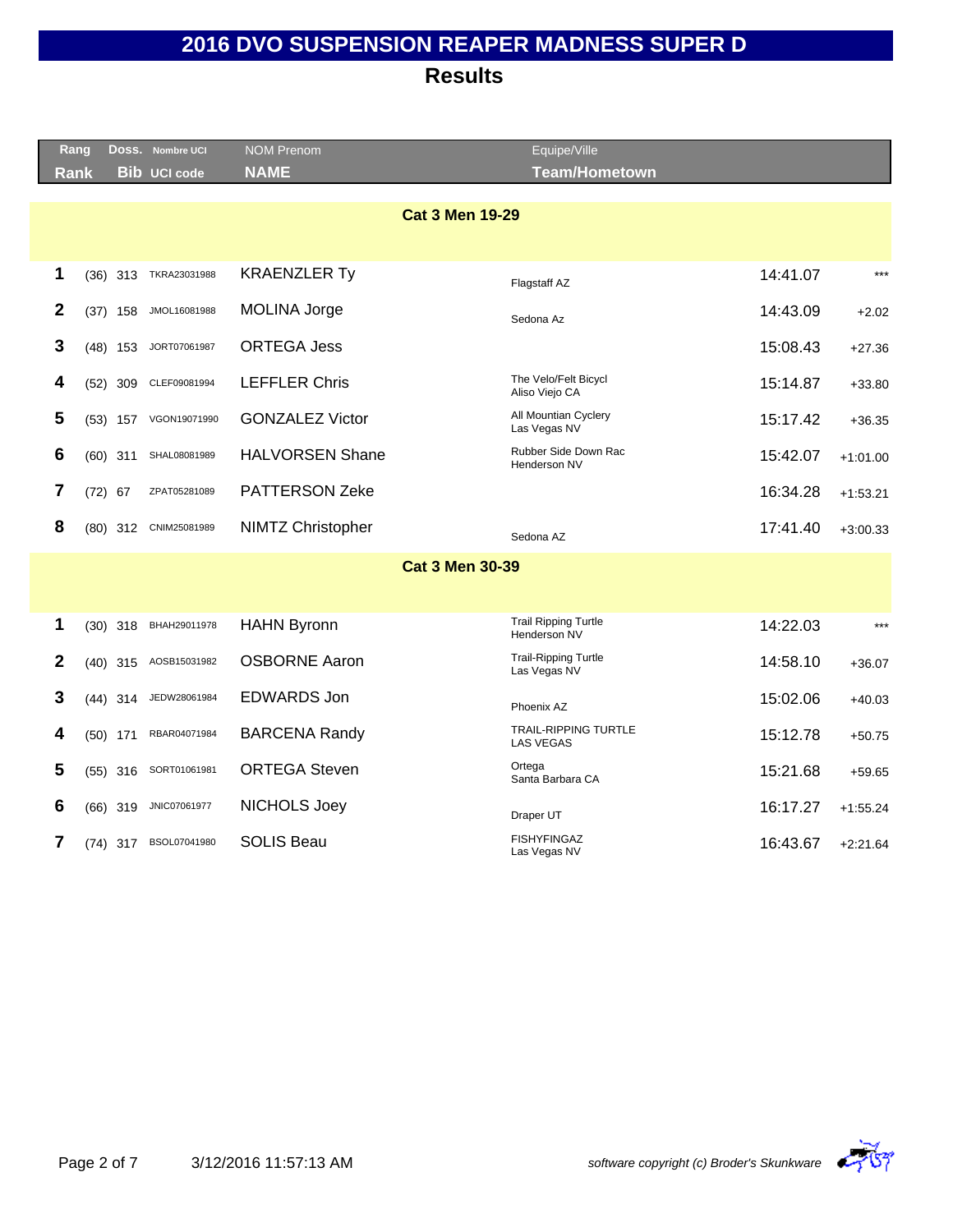| Rang         |            | DOSS. Nombre UCI      | <b>NOM Prenom</b>        | Equipe/Ville                            |          |            |
|--------------|------------|-----------------------|--------------------------|-----------------------------------------|----------|------------|
| Rank         |            | <b>Bib UCI code</b>   | <b>NAME</b>              | <b>Team/Hometown</b>                    |          |            |
|              |            |                       |                          | <b>Cat 3 Men 40-49</b>                  |          |            |
| 1            | $(41)$ 320 | JTUN10101976          | <b>TUNG Jacob</b>        | <b>Exhale Bikes</b><br>Grand Canyon AZ  | 15:00.17 | $***$      |
| 2            | $(45)$ 327 | RTRY16021968          | <b>TRYGSTAD Ray</b>      | My Health<br>Boulder city NV            | 15:02.56 | $+2.39$    |
| 3            | $(49)$ 170 | DFUG02041968          | FUGITT Dylan             | AXO<br>Las Vegas NV                     | 15:10.91 | $+10.74$   |
| 4            | $(58)$ 325 | CGIO03071972          | <b>GIOVANNELLI Chris</b> | Crown City Gravity<br>saan marino CA    | 15:38.19 | $+38.02$   |
| 5            | $(67)$ 321 | CMCA20021976          | <b>MCARA Chris</b>       | Gamut USA<br>Peoria AZ                  | 16:19.96 | $+1:19.79$ |
| 6            | $(73)$ 324 | DBUR03021974          | <b>BURT Daniel</b>       | <b>FOES RACING</b><br>ALHAMBRA CA       | 16:42.04 | $+1:41.87$ |
| 7            | $(79)$ 326 | THUD16021972          | <b>HUDAK Travis</b>      | Go Ride.com /Rubber<br>Draper UT        | 17:34.84 | $+2:34.67$ |
| 8            | $(82)$ 322 | JUND12071975          | <b>UNDREINER Jeremy</b>  | Rio Rancho NM                           | 19:18.90 | $+4:18.73$ |
| 9            | $(83)$ 323 | JEAV22031975          | <b>EAVENSON Justin</b>   | <b>Eavenson Electric</b><br>glendale AZ | 19:48.23 | $+4.48.06$ |
|              |            |                       |                          | <b>Cat 2 Men 15-18</b>                  |          |            |
| 1            | $(12)$ 209 | ALOS17092000          | LOSKOTA Angelo           | Team BLOCK<br>Lancaster CA              | 13:17.98 | $***$      |
| $\mathbf{2}$ |            | (26) 214 TJAR06121998 | <b>JARAMILLO Teddy</b>   | Santa Fe NM                             | 14:12.04 | $+54.06$   |
|              |            |                       |                          | <b>Cat 2 Men 19-29</b>                  |          |            |
|              |            |                       |                          |                                         |          |            |
| 1            | (1)        | 161 JEAS12111991      | <b>EASON Johnny</b>      |                                         | 12:23.99 | $***$      |
| 2            |            | (16) 229 JPRO12091987 | PROVOLT Justin           | <b>Irwin Cycles</b><br>Las Vegas NV     | 13:35.26 | $+1:11.27$ |
| 3            | $(33)$ 225 | SCAR04011989          | <b>CARPENTER Steven</b>  | Albuquerque NM                          | 14:32.04 | $+2:08.05$ |
| 4            |            | (42) 223 APAU02101990 | <b>PAULSEN Austen</b>    | Rubber Side Down Rac<br>Murray UT       | 15:01.68 | $+2:37.69$ |
| 5            | $(43)$ 224 | NZER13011990          | <b>ZERKLE Nate</b>       | Gilbert AZ                              | 15:01.76 | $+2:37.77$ |
| 6            | $(61)$ 222 | CCUR04061990          | <b>CURTIS Conner</b>     | Colorado Springs CO                     | 15:43.62 | $+3:19.63$ |
|              |            |                       |                          |                                         |          |            |

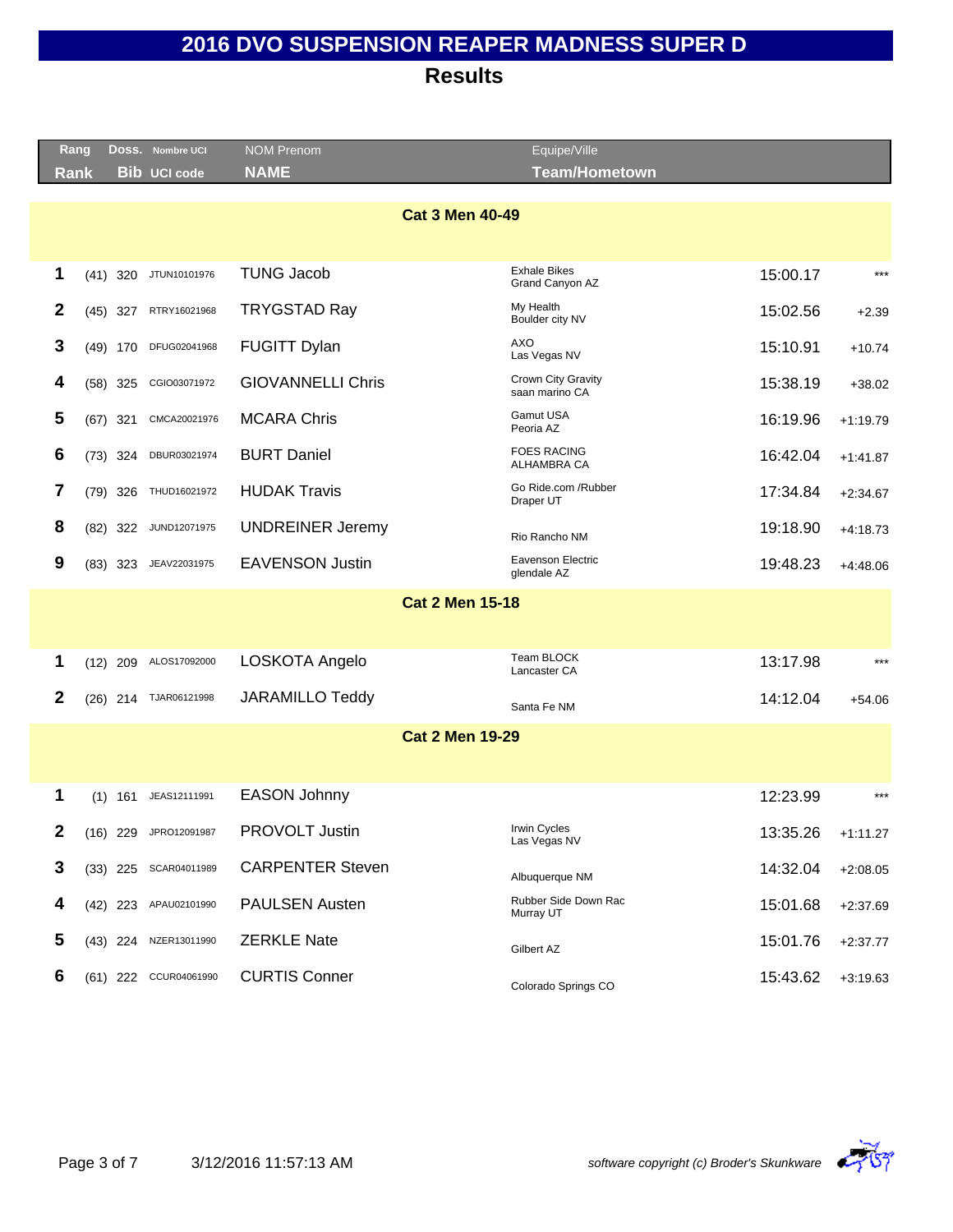|    | Rang           |            |            | Doss. Nombre UCI      | <b>NOM Prenom</b>        | Equipe/Ville                                   |          |            |
|----|----------------|------------|------------|-----------------------|--------------------------|------------------------------------------------|----------|------------|
|    | Rank           |            |            | <b>Bib UCI code</b>   | <b>NAME</b>              | <b>Team/Hometown</b>                           |          |            |
|    |                |            |            |                       |                          |                                                |          |            |
|    |                |            |            |                       | <b>Cat 2 Men 30-39</b>   |                                                |          |            |
|    |                |            |            |                       |                          |                                                |          |            |
|    | 1              |            | $(5)$ 238  | ZPLY17101983          | PLY Zach                 | All Mountain Cyclery<br>Gilbert AZ             | 12:59.79 | $***$      |
|    | 2              |            | $(14)$ 239 | JSMI21091981          | <b>SMITH Joseph</b>      | Pegacorn Racing<br>Las vegas NV                | 13:31.60 | $+31.81$   |
|    | 3              |            | $(15)$ 145 | KBLO20051981          | <b>BLOSS Kenny</b>       | vegas                                          | 13:34.38 | $+34.59$   |
|    | 4              |            | $(17)$ 233 | JDOD23061985          | DODD Jason               | JJ Bicycles<br>Tucson AZ                       | 13:41.96 | $+42.17$   |
|    | 5              |            | $(24)$ 240 | CBEC16031981          | <b>BECK Cory</b>         | las vegas NV                                   | 14:05.10 | $+1:05.31$ |
|    | 6              |            | $(32)$ 232 | ZROM17061985          | ROMERO Zach              | <b>Blue Diamond NV</b>                         | 14:25.98 | $+1:26.19$ |
|    | $\overline{7}$ | $(65)$ 241 |            | HAND30081979          | <b>ANDERSEN Hans</b>     | All Mountain Cyclery<br>Las Vegas NV           | 16:12.66 | $+3:12.87$ |
|    |                |            |            |                       | <b>Cat 2 Men 40-49</b>   |                                                |          |            |
|    |                |            |            |                       |                          |                                                |          |            |
|    | 1              |            | $(21)$ 249 | MWAL21111973          | <b>WALKER Mark</b>       | All Mountain Cyclery<br><b>Boulder City NV</b> | 14:00.44 | $***$      |
|    | $\mathbf{2}$   |            | $(23)$ 255 | GWEL14051968          | <b>WELCH Geoffrey</b>    | <b>Bakersfield CA</b>                          | 14:03.55 | $+3.11$    |
|    | 3              |            | $(27)$ 254 | RDEY31121968          | <b>DEYOUNG Rich</b>      | McGhie's Ski Bike an<br>Las Vegas NV           | 14:13.48 | $+13.04$   |
|    | 4              | (28)       | 133        | JVIL15031974          | <b>VILLEGAS Jose</b>     | ji bikes<br>tucson                             | 14:13.87 | $+13.43$   |
|    | 5              |            |            | (31) 137 ACHA03101975 | <b>CHAMBERLAIN Aaron</b> | Cornville AZ                                   | 14:24.84 | $+24.40$   |
|    | 6              |            |            | (38) 252 LSTU09071970 | <b>STURDY Lloyd</b>      | big bear free riders<br>big bear city CA       | 14:44.47 | $+44.03$   |
|    | 7              | $(39)$ 141 |            | MHIL16101972          | <b>HILBERT Marlon</b>    | <b>BIG BEAR FREERIDERS-</b><br><b>YUCAUPA</b>  | 14:55.79 | $+55.35$   |
|    | 8              |            | $(51)$ 253 | VPET26091969          | <b>PETERSON Vance</b>    | Vancypants<br>Flagstaff AZ                     | 15:13.59 | $+1:13.15$ |
|    | 9              |            | $(64)$ 251 | RHOL02081971          | <b>HOLDEN Rob</b>        | Phoenix AZ                                     | 16:11.26 | $+2:10.82$ |
| 10 |                |            | $(76)$ 269 | CSPE25091967          | <b>SPEAS Clay</b>        | Mojo Wheels<br>Castle RockCastle CO            | 17:00.09 | $+2:59.65$ |
|    |                |            |            |                       |                          |                                                |          |            |

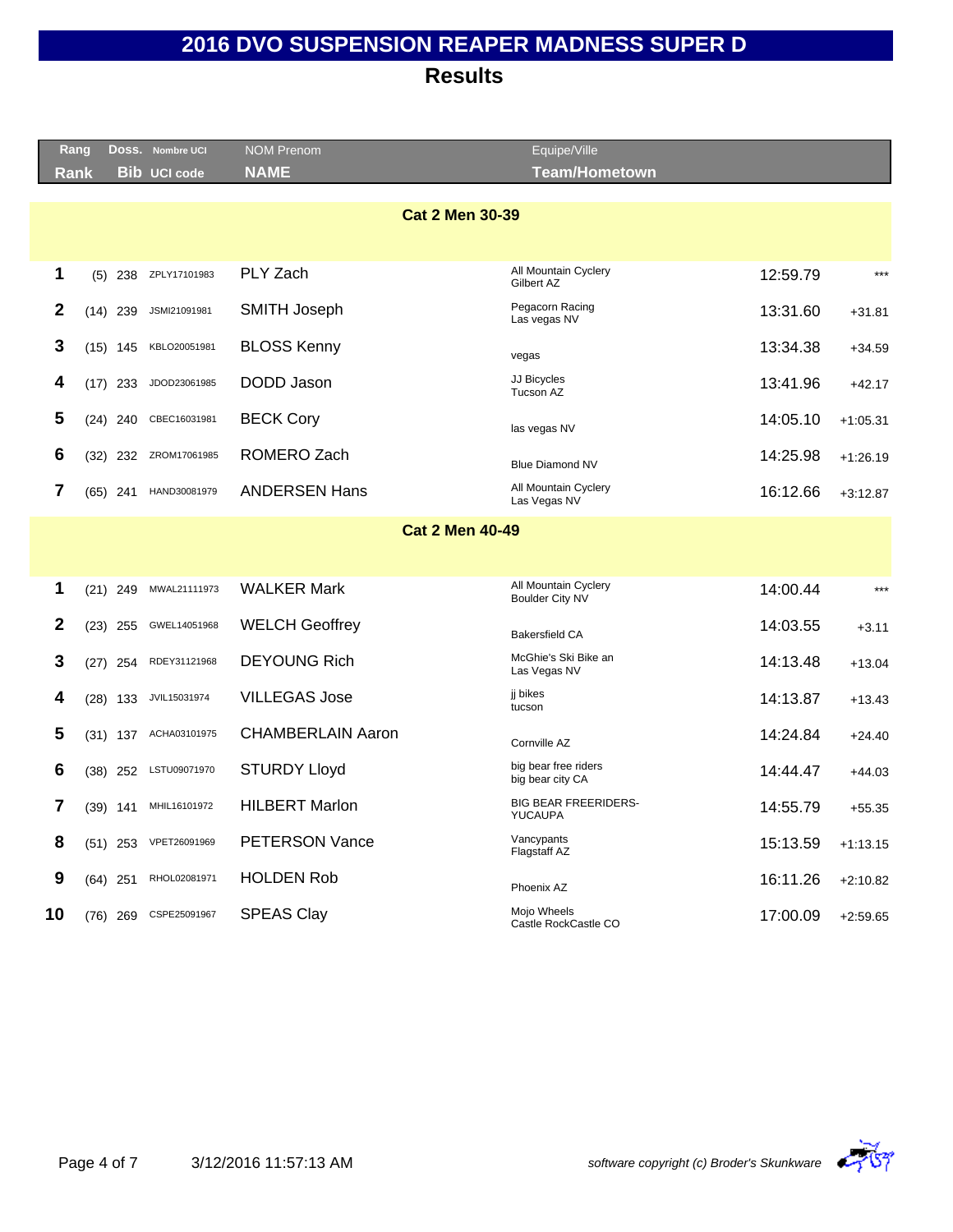|              | Rang            |            | Doss. Nombre UCI      | <b>NOM Prenom</b>          | Equipe/Ville                             |          |            |  |  |
|--------------|-----------------|------------|-----------------------|----------------------------|------------------------------------------|----------|------------|--|--|
|              | <b>Rank</b>     |            | <b>Bib</b> UCI code   | <b>NAME</b>                | <b>Team/Hometown</b>                     |          |            |  |  |
|              | Cat 2/3 Men 50+ |            |                       |                            |                                          |          |            |  |  |
|              |                 |            |                       |                            |                                          |          |            |  |  |
| 1            | (25)            | 165        | MUHL05111965          | <b>UHLRICH Mark</b>        | Las Vegas NV                             | 14:10.76 | $***$      |  |  |
| $\mathbf{2}$ |                 | $(34)$ 257 | HCHA12051963          | <b>CHANG Henry Dumbass</b> | Dumbass racing<br>Las Vegas NV           | 14:36.96 | $+26.20$   |  |  |
| 3            | $(35)$ 90       |            | BMAR08251963          | <b>MARTIN SR Bryson</b>    |                                          | 14:39.82 | $+29.06$   |  |  |
| 4            |                 | $(69)$ 160 | SJON12031966          | <b>JONES Stan</b>          | parkway springs anim<br>Henderson        | 16:25.72 | $+2:14.96$ |  |  |
|              |                 |            |                       | <b>Open Men</b>            |                                          |          |            |  |  |
|              |                 |            |                       |                            |                                          |          |            |  |  |
| 1            | (2)             | 66         | BMAR03121992          | <b>MARTIN JR Bryson</b>    |                                          | 12:36.27 | $***$      |  |  |
| $\mathbf{2}$ | (6) 61          |            | LUTT07021979          | <b>UTT Lars</b>            | All Mountain Cyclery<br>Henderson NV     | 13:01.98 | $+25.71$   |  |  |
| 3            | (8)             | 273        | JFRA13111973          | <b>FRAMPTON Jeff</b>       | All Mountain Cyclery<br>Boulder City NV  | 13:11.81 | $+35.54$   |  |  |
| 4            | $(70)$ 46       |            | XLAS12091970          | <b>LASSELLE Xavier</b>     |                                          | 16:28.69 | $+3:52.42$ |  |  |
|              |                 |            |                       | <b>Cat 1 Men 19-29</b>     |                                          |          |            |  |  |
|              |                 |            |                       |                            |                                          |          |            |  |  |
| 1            |                 | $(19)$ 118 | VKIM28121988          | <b>KIMBER Vincent</b>      | DVO TruckerCo Mojo W<br>NorCal CA        | 13:48.62 | $***$      |  |  |
| $\mathbf{2}$ |                 |            | (59) 114 TSHE10101997 | <b>SHELLEY Tyler</b>       | TruckerCo Posse / De<br>Spring Creek NV  | 15:39.38 | $+1:50.76$ |  |  |
|              |                 |            |                       | <b>Cat 1 Men 40-49</b>     |                                          |          |            |  |  |
|              |                 |            |                       |                            |                                          |          |            |  |  |
| 1            |                 | $(7)$ 127  | BBEN07101973          | <b>BENDA Bill</b>          | All Mountain Cyclery<br>Henderson NV     | 13:04.72 | $***$      |  |  |
| $\mathbf{2}$ |                 | $(10)$ 126 | RKNI23051974          | <b>KNIPE Rob</b>           | Gamut USA / Ride100%<br>Phoenix AZ       | 13:16.54 | $+11.82$   |  |  |
| 3            | (56) 69         |            | JSIM23101969          | SIMPSON Jason              | INCYCLE/DVO/INTENSE<br>LA VERNE CA       | 15:24.28 | $+2:19.56$ |  |  |
| 4            |                 | $(57)$ 129 | THOO26091970          | <b>HOOD Todd</b>           | <b>Bicycle Experience</b><br>Monument CO | 15:30.99 | $+2:26.27$ |  |  |
|              |                 |            |                       | <b>Cat 1 Men 50+</b>       |                                          |          |            |  |  |
|              |                 |            |                       |                            |                                          |          |            |  |  |
| 1            |                 | $(22)$ 135 | SBOS31071961          | <b>BOSMAN Simon</b>        | Zoic/Bike Bean<br>Sedona                 | 14:03.23 |            |  |  |

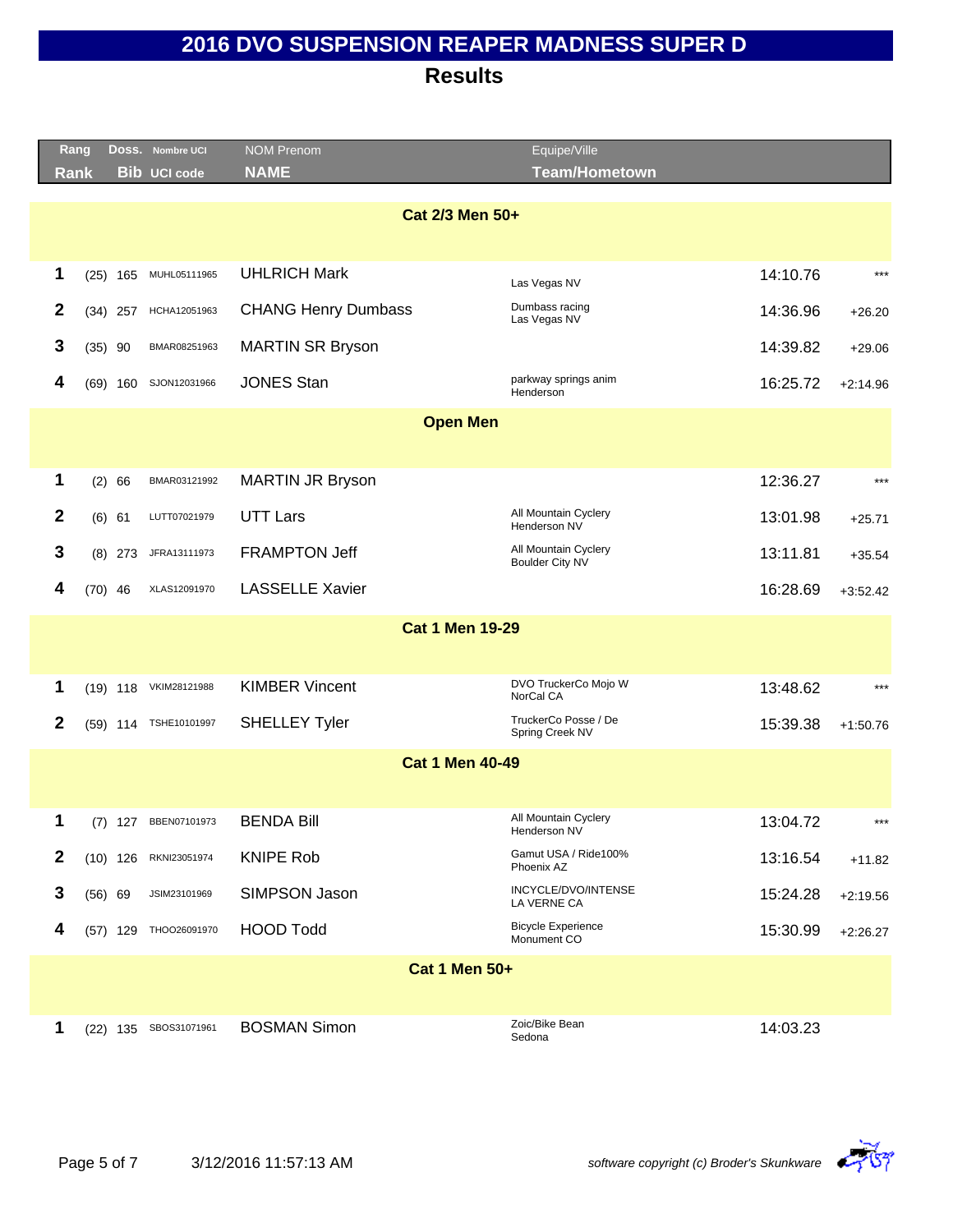|                  | Rang        |           | Doss. Nombre UCI      | <b>NOM Prenom</b>        | Equipe/Ville                               |          |          |
|------------------|-------------|-----------|-----------------------|--------------------------|--------------------------------------------|----------|----------|
|                  | <b>Rank</b> |           | <b>Bib UCI code</b>   | <b>NAME</b>              | <b>Team/Hometown</b>                       |          |          |
|                  |             |           |                       | <b>Cat 1 Women 15-18</b> |                                            |          |          |
| 1                |             |           | (86) 100 ZADU01021999 | <b>ADUDDELL Zoe</b>      | Incycle/Intense/DVO<br>Riverside CA        | 23:57.36 |          |
|                  |             |           |                       | <b>Cat 1 Women 30-39</b> |                                            |          |          |
|                  |             |           |                       |                          |                                            |          |          |
| 1                |             | (54) 88   | APRO14011984          | PROPST Amanda            | Zeal Optics Lee Cany<br>Las Vegas NV       | 15:19.21 |          |
|                  |             |           |                       | <b>Cat 1 Men 15-16</b>   |                                            |          |          |
|                  |             |           |                       |                          |                                            |          |          |
| 1                |             |           | (13) 105 KTRY15102000 | <b>TRYGSTAD Kevin</b>    | All Mountain Cyclery<br>Boulder city NV    | 13:19.45 |          |
|                  |             |           |                       | <b>Cat 1 Men 17-18</b>   |                                            |          |          |
|                  |             |           |                       |                          |                                            |          |          |
| 1                |             |           | (18) 113 TCHR09071998 | <b>CHRISTIANSEN T.J.</b> | DVO Suspension Truck<br>Price UT           | 13:48.16 | $***$    |
| $\mathbf{2}$     |             |           | (20) 110 TBOL02061999 | <b>BOLDI Trevor</b>      | <b>YT-Industries</b><br>Reno NV            | 13:55.25 | $+7.09$  |
|                  |             |           |                       | <b>Pro Women</b>         |                                            |          |          |
|                  |             |           |                       |                          |                                            |          |          |
| 1                |             | $(63)$ 20 | SKIN06101999          | KINGSHILL Samantha       | College Cyclery/Kali<br>Sacramento CA      | 15:56.38 |          |
|                  |             |           |                       | <b>Pro Men</b>           |                                            |          |          |
|                  |             |           |                       |                          | Incycle/DVO/Intense                        |          | $***$    |
| 1                |             | $(3)$ 28  | JHAN05061997          | <b>HANSON Jarod</b>      | Corona                                     | 12:44.54 |          |
| $\boldsymbol{2}$ |             | $(9)$ 18  | GGIB10011980          | <b>GIBSON Greg</b>       | <b>TruckerCo Posse</b><br>Big Bear Lake CA | 13:14.48 | $+29.94$ |